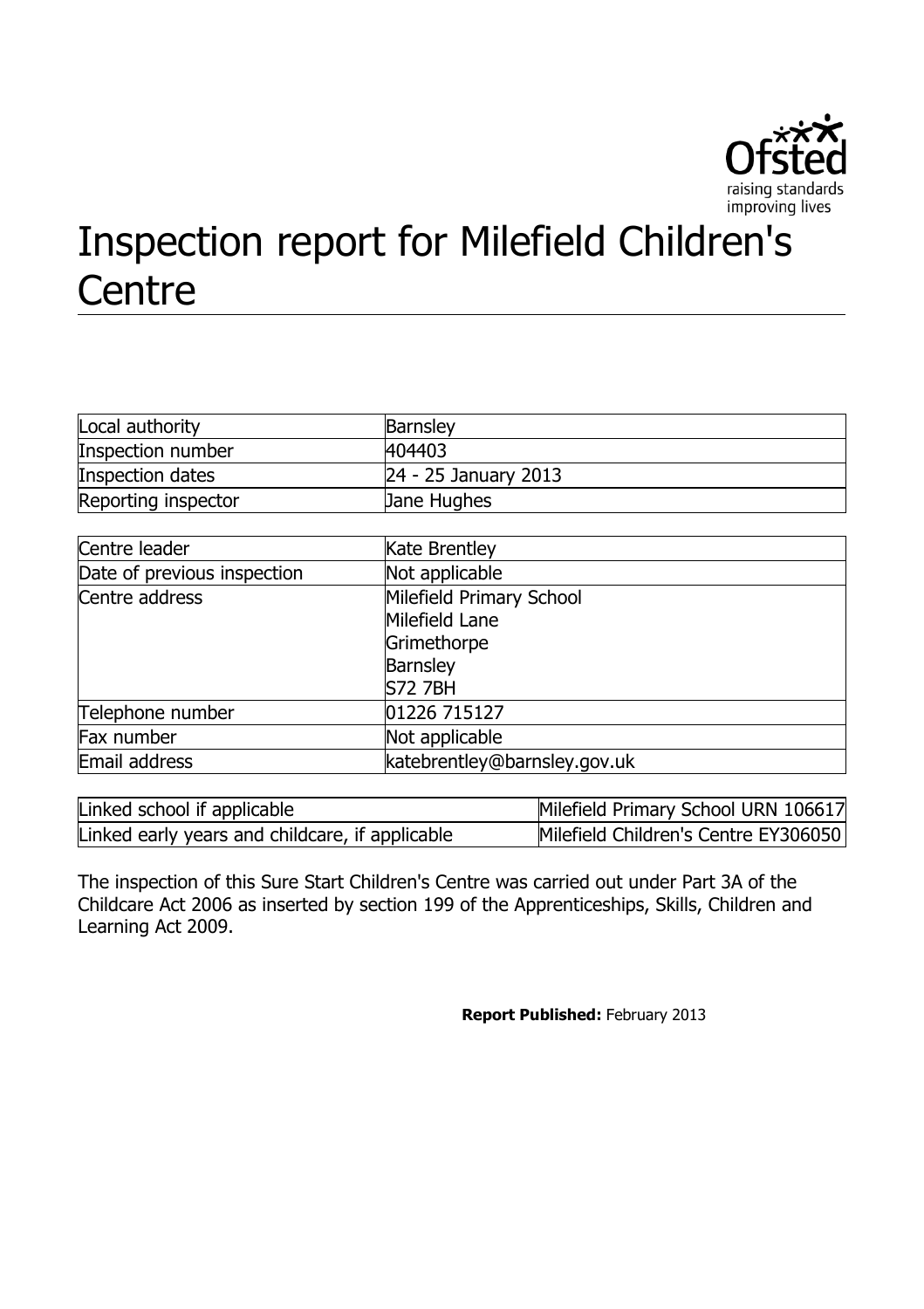The Office for Standards in Education, Children's Services and Skills (Ofsted) regulates and inspects to achieve excellence in the care of children and young people, and in education and skills for learners of all ages. It regulates and inspects childcare and children's social care, and inspects the Children and Family Court Advisory Support Service (Cafcass), schools, colleges, initial teacher training, work-based learning and skills training, adult and community learning, and education and training in prisons and other secure establishments. It assesses council children's services, and inspects services for looked after children, safeguarding and child protection.

If you would like a copy of this document in a different format, such as large print or Braille, please telephone 0300 123 1231, or email [enquiries@ofsted.gov.uk.](file:///C:/Users/rcowley/AppData/AppData/Local/Microsoft/Windows/Temporary%20Internet%20Files/Content.IE5/AppData/Local/Microsoft/Windows/Temporary%20Internet%20Files/Low/Content.IE5/AppData/Local/Microsoft/Windows/Temporary%20Internet%20Files/Low/Content.IE5/ELCRCPM9/enquiries@ofsted.gov.uk)

You may reuse this information (not including logos) free of charge in any format or medium, under the terms of the Open Government Licence. To view this licence, visit [www.nationalarchives.gov.uk/doc/open](file:///C:/Users/rcowley/AppData/AppData/Local/Microsoft/Windows/Temporary%20Internet%20Files/Content.IE5/AppData/Local/Microsoft/Windows/Temporary%20Internet%20Files/Low/Content.IE5/AppData/Local/Microsoft/Windows/Temporary%20Internet%20Files/Low/Content.IE5/ELCRCPM9/www.nationalarchives.gov.uk/doc/open-government-licence/)[government-licence/,](file:///C:/Users/rcowley/AppData/AppData/Local/Microsoft/Windows/Temporary%20Internet%20Files/Content.IE5/AppData/Local/Microsoft/Windows/Temporary%20Internet%20Files/Low/Content.IE5/AppData/Local/Microsoft/Windows/Temporary%20Internet%20Files/Low/Content.IE5/ELCRCPM9/www.nationalarchives.gov.uk/doc/open-government-licence/) write to the Information Policy Team, The National Archives, Kew, London TW9 4DU, or email: [psi@nationalarchives.gsi.gov.uk.](file:///C:/Users/rcowley/AppData/AppData/Local/Microsoft/Windows/Temporary%20Internet%20Files/Content.IE5/AppData/Local/Microsoft/Windows/Temporary%20Internet%20Files/Low/Content.IE5/AppData/Local/Microsoft/Windows/Temporary%20Internet%20Files/Low/Content.IE5/ELCRCPM9/psi@nationalarchives.gsi.gov.uk)

This publication is available at [www.ofsted.gov.uk/publications/100080.](file:///C:/Users/rcowley/AppData/AppData/Local/Microsoft/Windows/Temporary%20Internet%20Files/Content.IE5/AppData/Local/Microsoft/Windows/Temporary%20Internet%20Files/Low/Content.IE5/AppData/Local/Microsoft/Windows/Temporary%20Internet%20Files/Low/Content.IE5/ELCRCPM9/www.ofsted.gov.uk/publications/100080)

To receive regular email alerts about new publications, including survey reports and school inspection reports, please visit our website and go to 'Subscribe'.

Piccadilly Gate Store Street Manchester M1 2WD

T: 0300 123 1231 Textphone: 0161 618 8524 [enquiries@ofsted.gov.uk](mailto:enquiries@ofsted.gov.uk) [www.ofsted.gov.uk](http://www.ofsted.gov.uk/)

No.100080

© Crown copyright 2013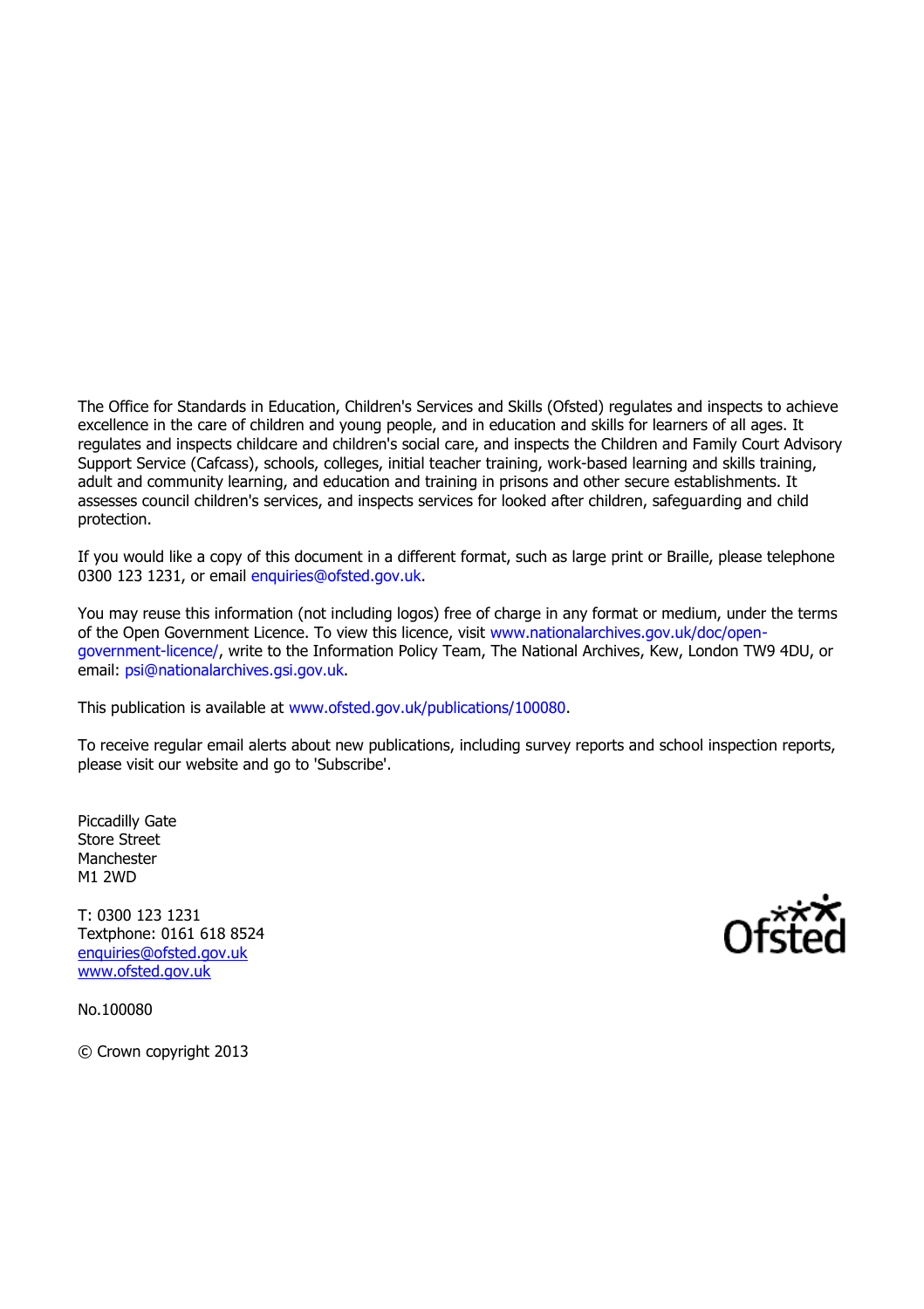

# **Introduction**

The inspection addresses the centre's contribution to:

- facilitating access to early childhood services by parents, prospective parents and young children
- maximising the benefit of those services to parents, prospective parents and young children
- **IF** improving the well-being of young children.

The report is made to the local authority and a copy is sent to the children's centre. The local authority may send the report to such persons it considers appropriate and must arrange for an action plan to be produced in relation to the findings in this report.

This inspection was carried out by one additional inspector and one early years inspector.

The inspectors held meetings with the interim management team and local authority representatives, centre staff, parents, members of the advisory board and a number of partners. These included childminders, early years coordinators for this and another local children's centre, health visitors, breastfeeding link worker, youth worker, multi-agency Common Assessment Framework (CAF) coordinator and representatives from Dearne Valley College and the 'Stronger Families' panel. They visited an outreach centre.

They observed the centre's work, and looked at a range of relevant documentation.

# **Information about the centre**

Milefield Children's Centre is a phase one centre, co-located within the main building of Milefield Primary School. The centre is situated within the village of Grimethorpe. The centre was designated in 2006 and offers families within the reach the full core purpose. Childcare provision is located in a nursery at the back of the building. The nursery offers full day care in addition to sessional care which includes, 'Nursery Education Funded' places and 'Two-Year Entitlement Funded' places. The linked provision is subject to separate inspection arrangements. The nursery was last inspected in January 2013, in the week before the children's centre. The school was last inspected in May 2010. The reports of both these inspections are available on our website: [www.ofsted.gov.uk.](http://www.ofsted.gov.uk/)

The centre's accommodation is on one level and comprises a health room, office spaces, a large meeting room, a multi-purpose community space, dining area for childcare, a kitchen and childcare facility.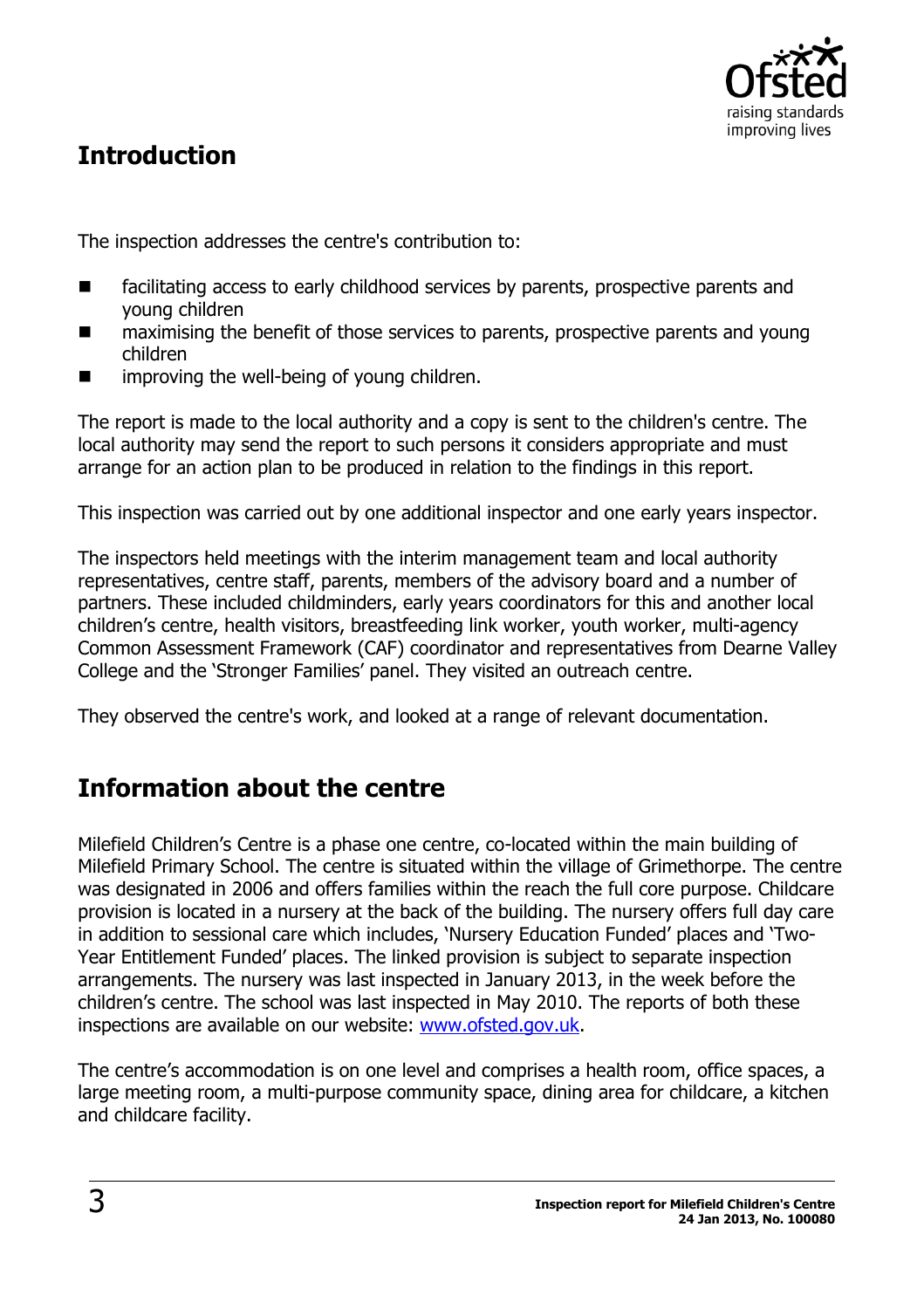

The centre offers support and integrated services for children and young people from prenatal to 19 years. The centre runs a range of integrated services including health, support for teenage parents, sexual health, family support, and adult education. Since December 2012, an interim management team, comprising of the area manager and the children's centre's programme manager, has led the centre. The area manager also line manages three other children's centres. There was no outreach worker between December 2011 and May 2012. The centre works in close partnership with health visitors, social care, a breastfeeding link worker, midwives, the alcohol and oral health team, youth workers, pathway for domestic abuse and the Barnsley CAF coordinator. The centre is managed by the local authority, Barnsley Metropolitan Borough Council, to deliver services to meet the government's core purpose for children's centres. The centre has a Service Level Agreement in place and some specific targets are linked to the trial 'Payment by Results National Measures'. The centre shares a core-purpose advisory board with Buttercup Children's Centre which is located three miles away. Both centres support the local 'well-being area' of Cudworth and North East.

Grimethorpe was renowned for its mining heritage. It was named in the 1994 European Union's study of deprivation as the poorest village in the country and among the poorest in Europe. Several regeneration projects have led to an improvement in Grimethorpe's economic profile in recent years, particularly the construction of the Dearne Valley Link Road and the Park Springs Industrial Estate which have brought jobs to the area. Business regeneration has also brought about major housing regeneration.

The reach area of the centre comprises six Lower Super Output Areas. There are 716 children under five years of age living in the reach area and half of these live in the most deprived areas. Of these, 68% are registered with the centre. There are 36% of children living in households dependent on workless benefits. Of the families where an adult is in work, 31% are low paid and are in receipt of Working Tax Credit. Of those families in employment, 13% receive the childcare element of Working Tax Credit. Most families are of White British heritage and few speak English as an additional language. There is an increasing proportion of Eastern European families in the reach area, but it is still low in comparison with the national picture. Most children's levels of skill on entry to early years provision is well-below the typically expected levels for their age, particularly in their personal, social, emotional, communication and language skills. There are four primary schools and three private day nurseries within the reach area.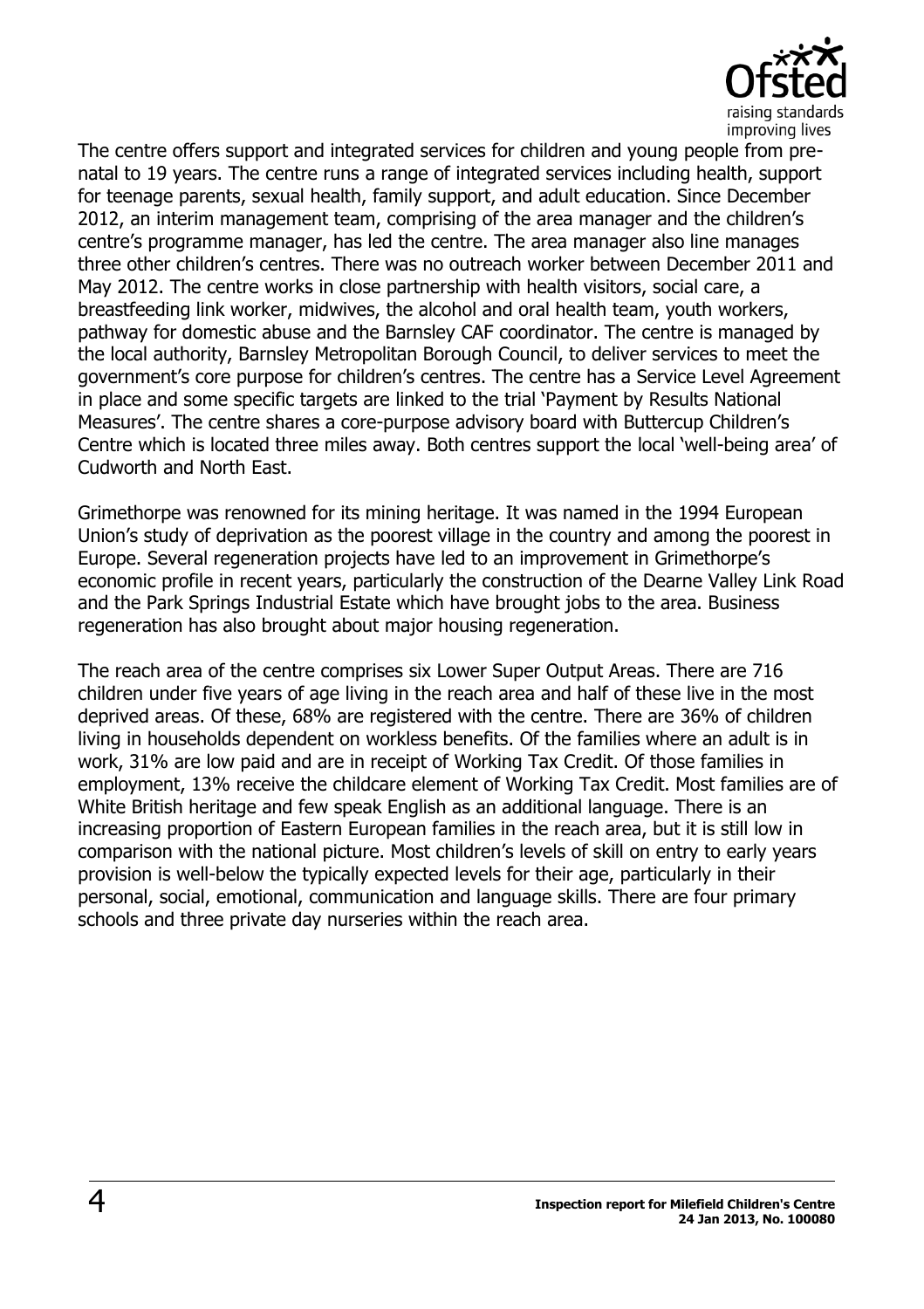

# **Inspection judgements**

**Grades: 1 is outstanding, 2 is good, 3 is satisfactory, and 4 is inadequate**

#### **Overall effectiveness**

**The effectiveness of the children's centre in meeting the needs of and improving outcomes for families**

**Capacity for sustained improvement The centre's capacity for sustained improvement, including the quality of its leadership and management** 

**3 3**

## **Main findings**

Milefield Children's Centre provides satisfactory outcomes for children and families. The pace of improvement is accelerating following a period of disrupted leadership. The experienced interim leadership team from the local authority has consolidated performance and systems to ensure the centre continues to move forward in its development. Self-evaluation is broadly accurate and the centre shows a satisfactory capacity to improve. Parents and grandparents praise the work of the centre and typically comment, 'Absolutely brilliant. Fantastic. They made a very hard, horrible situation easier for me.'

Some aspects of the centre are particular strengths. The extent to which children are safe, the quality of care, guidance and support that centre staff provide to families and the effectiveness of safeguarding are all good. There is meticulous recording within safeguarding documentation. Parents say they feel safe at the centre and learn how to keep their families safe at home. Staff are always available in times of crisis to identify the best way forward for families. They take good care of all children, including disabled children and those with special educational needs.

The centre is bright, friendly, and offers a warm welcome to all users. Those who speak English as an additional language are made to feel at ease and are quietly supported by sensitive staff. Children have fun in the spacious learning environment. They learn and develop at a steady rate. However, it is sometimes difficult to judge exactly what it is that children, or their parents, have learned during sessions because their initial skills are not recorded. It is difficult to assess the progress they make following their participation.

All staff pay careful attention to the promotion of equality of opportunity and diversity. They also tackle discrimination appropriately. Nonetheless, too few users, especially from target groups engage in centre-led activities, particularly fathers. There are some well-established links with early years settings within the reach area and local 'well-being area'. Parents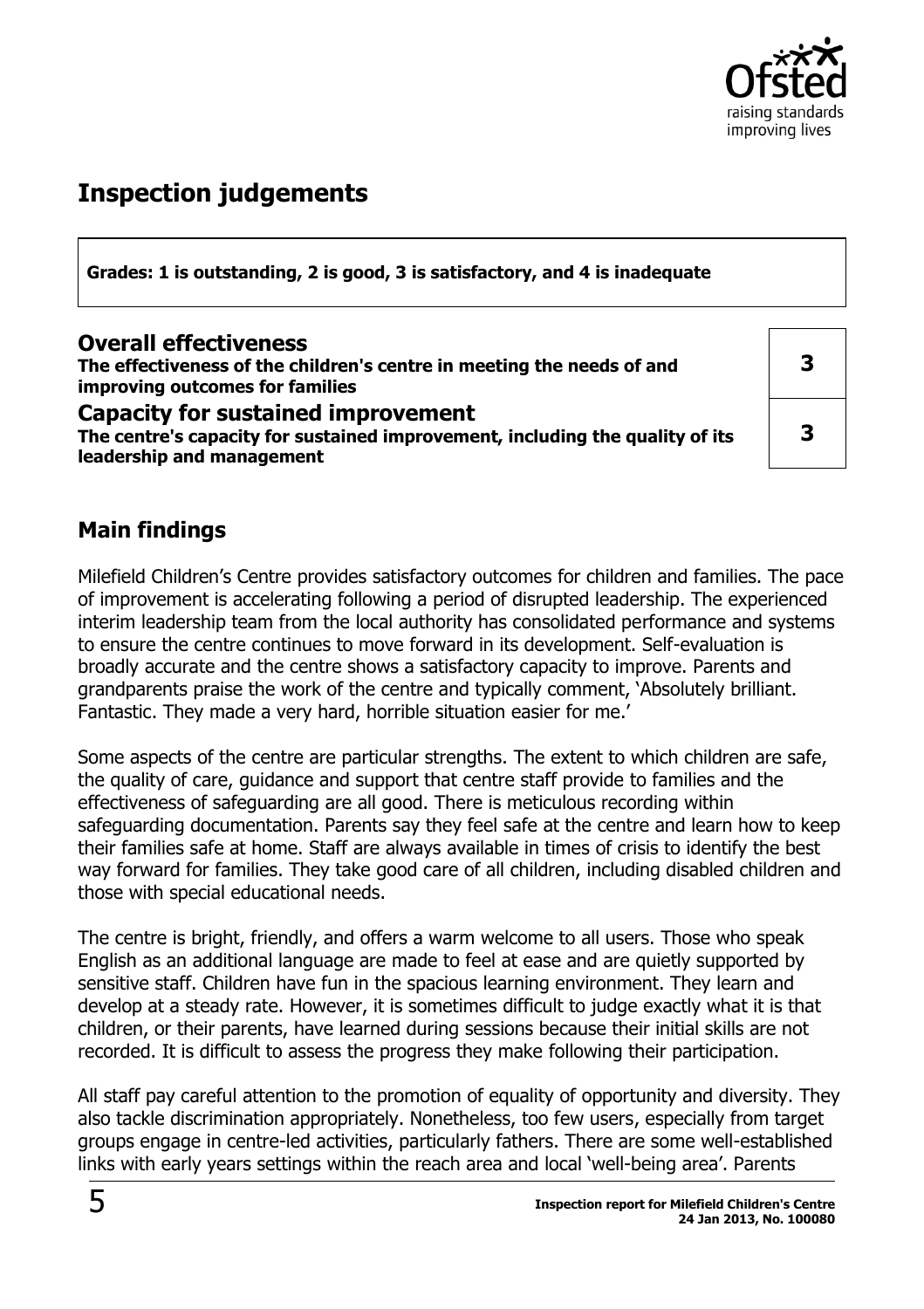

complete evaluations at the end of the courses they attend. However, they are not sufficiently involved in taking decisions about how the centre should run or the future direction of services.

#### **What does the centre need to do to improve further? Recommendations for further improvement**

- Increase the numbers of users who engage with the centre, particularly from target groups and, of these, particularly fathers.
- Improve the checking and recording of the impact of the services provided by the centre and so give a clear picture of users' learning, progress and skills' development.
- Develop the role of parents in evaluating centre services and in contributing to decision making.

### **How good are outcomes for families? 3**

Expectant mothers and children under five years easily access vitamins either free or at a low price, as part of the 'Healthy Start' scheme. Children and families who are in specific need of help are identified by health professionals and pointed towards the centre. They access a range of services, many centring on key priorities such as oral health, healthy eating and smoking cessation. Families who engage with the centre mostly develop a clearer understanding of how maintain a healthy lifestyle. They learn not to give their children bottles of juice or to allow them constant access to dummies. The very popular 'Cook and Eat' sessions help parents to understand the basics of nutrition and how to cook simple, tasty and wholesome food for their children and families. One young mother said, 'I couldn't cook at all before. I had bought baby food but it's expensive. After the course, I knew how to cook vegetables for my baby and that it doesn't have to be soft.' The proportion of reception-age children in the reach area who are obese is below the national average at 6%.

Well-organised breastfeeding support encourages 58% of mothers to start breastfeeding, although figures of 23% sustaining breastfeeding by six-to-eight weeks are below national averages. Domestic violence, alcohol and substance misuse are priority areas. Staff ensure that children in the reach area are safe and well protected. Those children who are subject to a child protection plan or who are looked after are closely tracked and their needs carefully recorded and met. Staff initiate the CAF process whenever required, often as a form of crisis management. In approximately 40% of cases, there is a link to behaviour or emotional harm. The centre is the highest producer per capita of CAFs in Barnsley. It also has a good closure rate. Children behave very well at the centre because they copy the good behaviour of the staff. Parents say they feel safe at the centre. One affirmed, 'It's nice to know that you've got people out there looking out for you.'

Outreach work includes providing 'Chattytots' sessions in the area. There is a keen intention to encourage children's speaking and listening skills through story and rhyme and they enjoy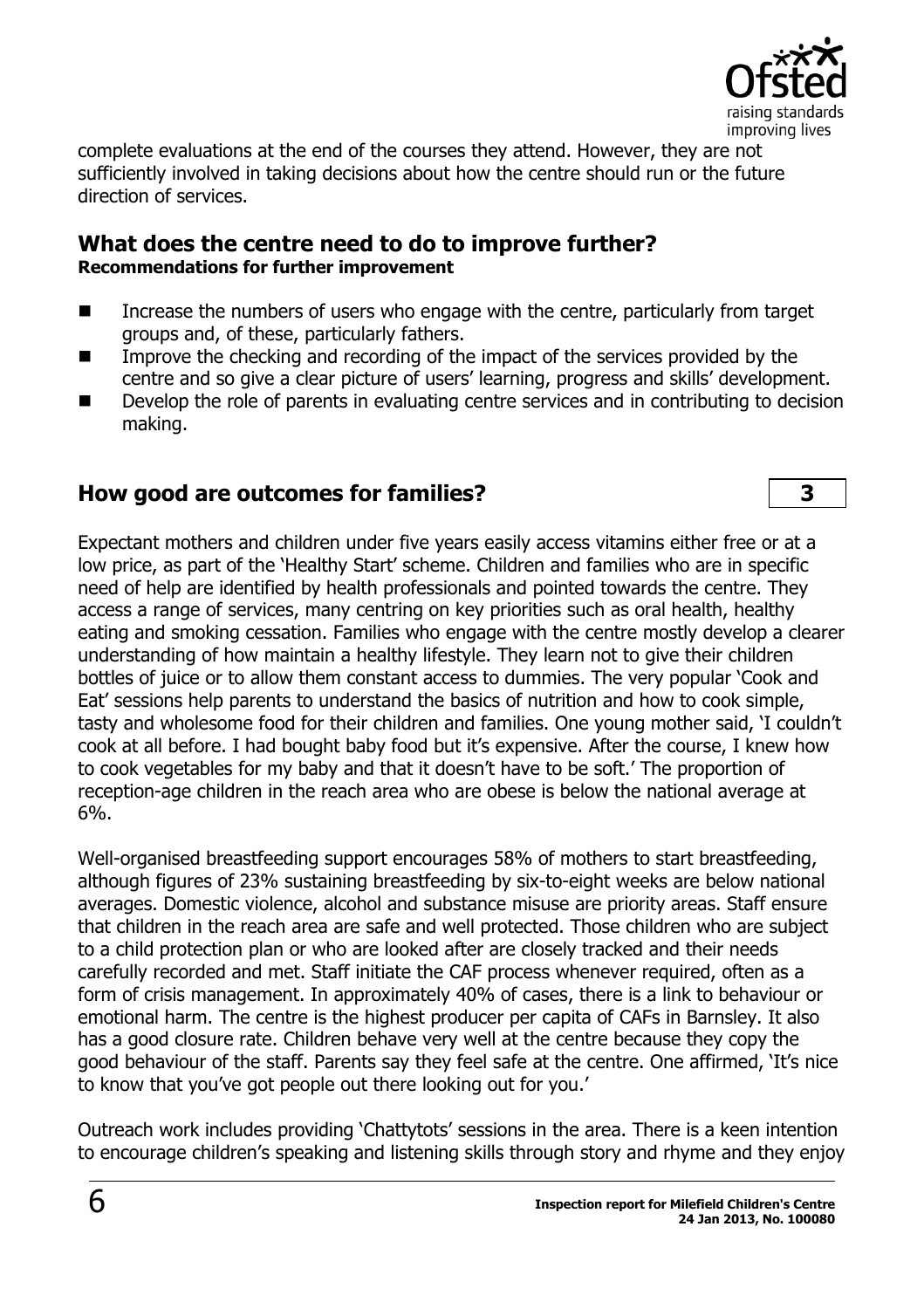

these sessions. There is also a clear focus to encouraging parents to restrict the use of dummies and bottles. Within the reach area, the percentage of children reaching a good level of development by the end of the Early Years Foundation Stage rose by 12.9% to 51.6%. Although below the national average, this represented a significant increase on 2011. The narrowing of the achievement gap for the bottom 20% widened considerably to 48% in 2012. This was mainly due to children accessing education at an earlier age, so far more were younger when they reached the end of the Early Years Foundation Stage. However, start points for children and adults are not clearly enough assessed or recorded when they first join a programme. Consequently, it is not possible to evaluate with ease or accuracy the exact progress made or skills learned. In addition, although the numbers of users from target groups is growing steadily, particularly from the most deprived areas, too few fathers attend the centre.

Children behave well and all users develop positive and respectful relationships with each other and the staff. Parents provide regular evaluations of individual activities or courses but too few contribute to any wider decision making about the centre's work or development. The Family Information Service receives regular referrals from the children's centre. An officer visits the centre regularly and provides useful information on training, careers and childcare. One satisfied user has enjoyed such a good experience at the centre that she is taking up a volunteering role, saying, 'It's a small thing for me to give back for what they've done for me. I can't think of anything that could have been done better.'

These are the grades for the outcomes for families:

| The extent to which children, including those from target groups, are<br>physically, mentally and emotionally healthy and families have healthy<br><b>lifestyles</b>                                                     |  |
|--------------------------------------------------------------------------------------------------------------------------------------------------------------------------------------------------------------------------|--|
| The extent to which children are safe and protected, their welfare concerns<br>are identified and appropriate steps taken to address them                                                                                |  |
| The extent to which all children and parents, including those from target<br>groups, enjoy and achieve educationally and in their personal and social<br>development                                                     |  |
| The extent to which children engage in positive behaviour and develop<br>positive relationships, and parents, including those from target groups,<br>contribute to decision-making and governance of the centre          |  |
| The extent to which children are developing skills for the future and parents,<br>including those from target groups, are developing economic stability and<br>independence including access to training and employment. |  |

# **How good is the provision? 3**

Centre staff develop strongly supportive relationships with centre users. Often, the family support worker is perceived as a 'best friend' based on trust and mutual respect. Staff offer support in a sensitive manner so that parents do not feel judged. Staff and health professionals rapidly identify families who require additional support and signpost them to the appropriate support or service. Adults appreciate the appropriate signposting to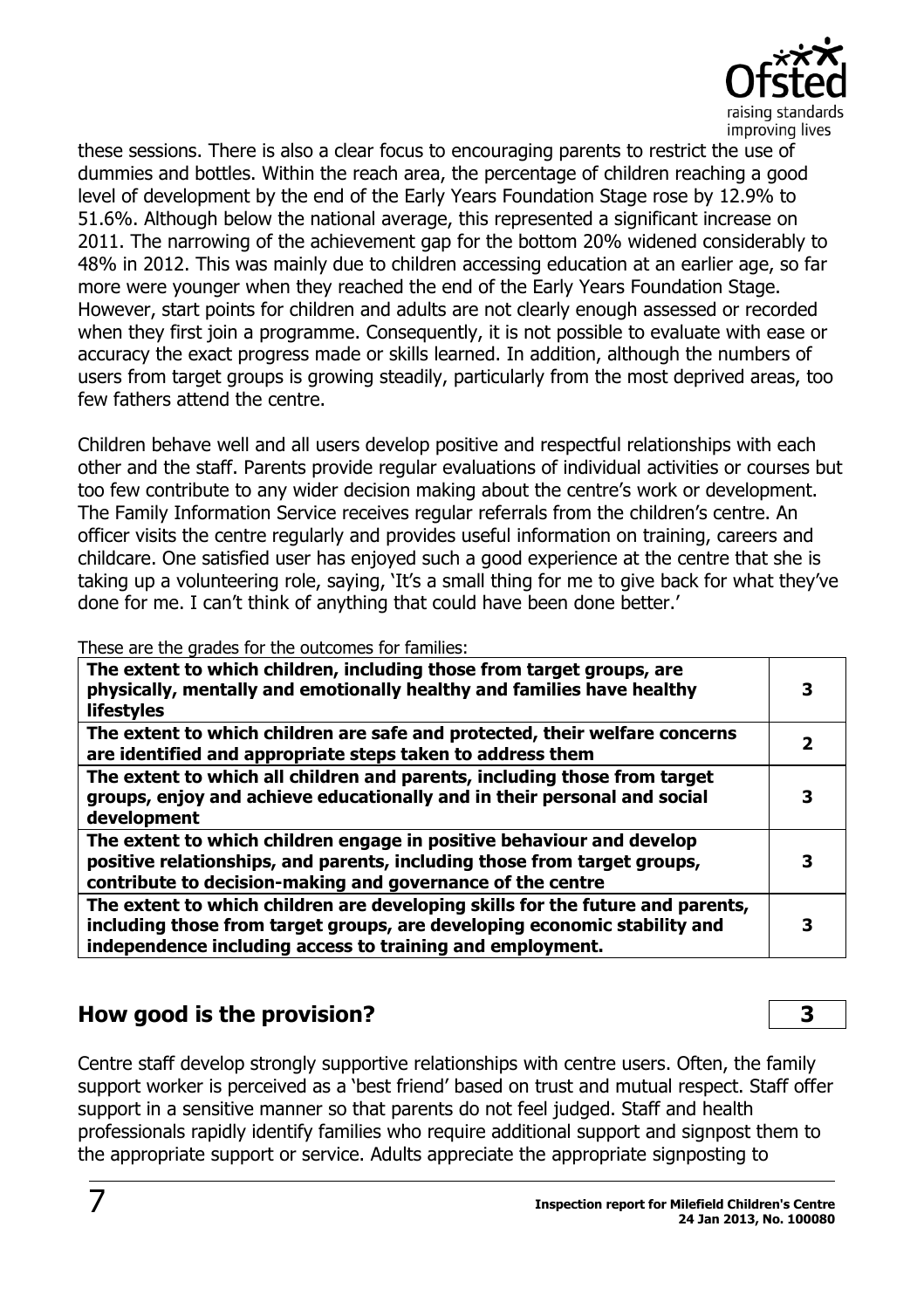

employment and training opportunities. As one parent commented, 'I would not have accessed college and adult education if the centre staff had not been there to support me.'

Well-established links between local children's centres, early years coordinators and early years' providers in the locality ensure that children are successfully supported as they move from one setting to the next stage of their education. An early years teacher appropriately develops the skills of staff, parents and childminders. Parents say that they better understand how children's play relates to their learning about real life. They also acknowledge that 'now that they play with their children more, they fight less.' Staff model effective parenting strategies well. For example, they show parents how it is inappropriate to smack or hit their children.

'The centre has helped me be a normal person', is a typical comment from parents who turn to the centre for support in times of crisis. Family support workers refer to the 'stronger families' panel to enable families who are 'stuck' within the CAF process to move forward once more. Families say they feel able to access the good quality care, guidance and support at any time. Parents whose circumstances may make them vulnerable appreciate the clear way that staff record their start and end points in diagrammatic way. This clarity of recording is not common to all users however and too often, their progress is more difficult to track as recording is not thorough enough.

Outreach work is appropriately targeted to meet individual needs. The teenage parent group meets at a local youth club so that they feel more at ease in a familiar environment rather than offering the same service at the centre, which does not appeal to this age group. The centre secures improvements in the achievement of these families, including the most vulnerable. The family support worker uses the youth centre as an outreach centre. This, in turn, makes the youth workers' jobs easier as teenagers grow in confidence and access childcare which allows them to re-enter education.

These are the grades for the quality of provision:

| The extent to which the range of services, activities and opportunities<br>meet the needs of families, including those in target groups         |  |
|-------------------------------------------------------------------------------------------------------------------------------------------------|--|
| The extent to which the centre promotes purposeful learning,<br>development and enjoyment for all families, including those in target<br>groups |  |
| The quality of care, guidance and support offered to families, including<br>those in target groups.                                             |  |

#### **How effective are the leadership and management? 3**

The leadership team has worked successfully to re-establish a clear organisational structure. The centre has clear targets and an ambitious vision which are driving its plans for further improvements. These are linked to the Service Level Agreement which links these targets to 'Payment by Results'. All outcomes are reviewed quarterly.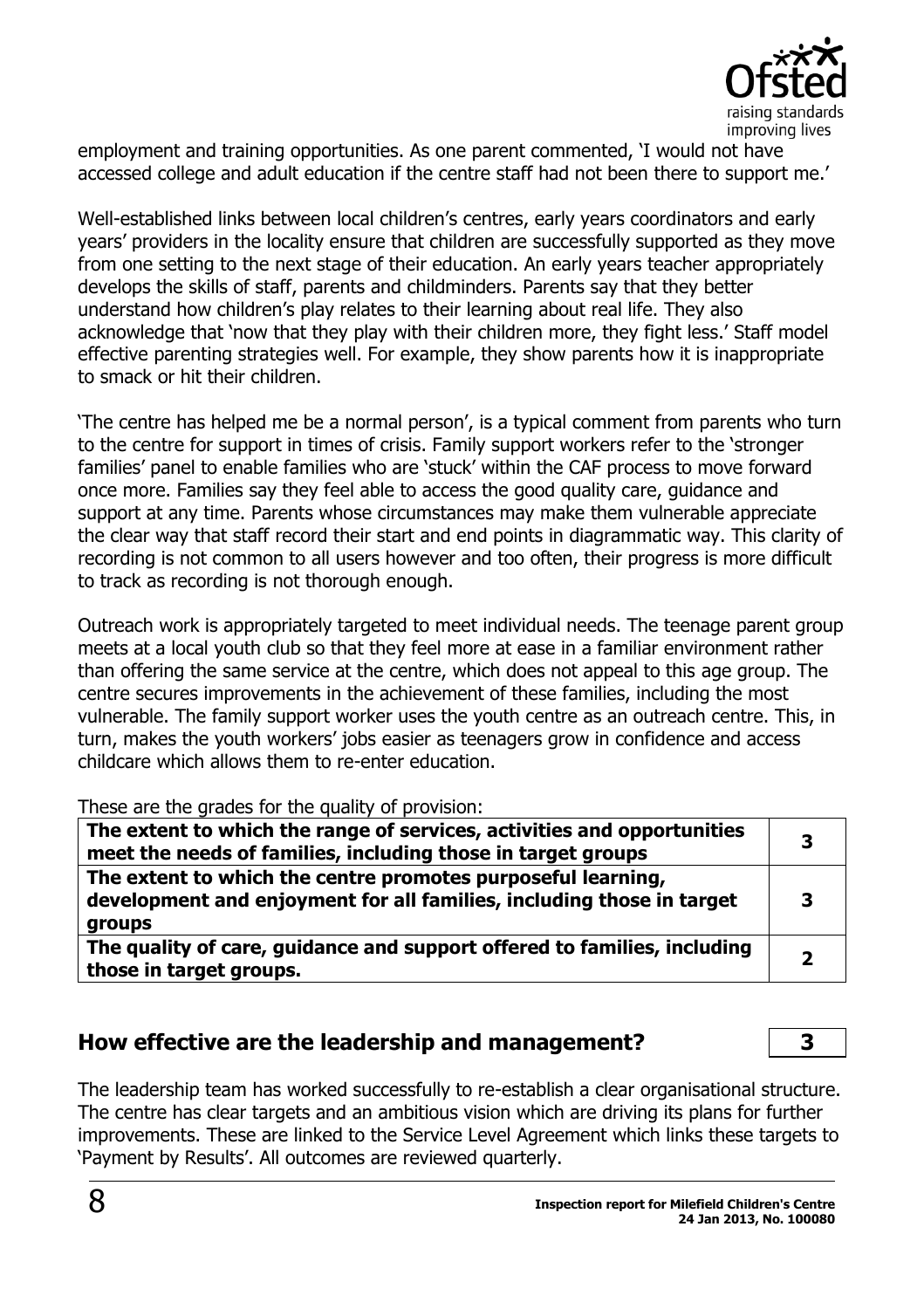

Governance is satisfactory. Staff receive appropriate supervisions at regular intervals. They say that they feel well-supported in their work and through well-targeted professional development. Advisory board members represent a variety of local health services, education and other professionals and organisations. They meet regularly to discuss the centre's work and that of another children's centre which shares the same advisory board.

The centre adopts recommended good safeguarding practices in every aspect of its work and safeguarding arrangements comply with the Local Safeguarding Children's Board requirements. Staff update their safeguarding knowledge regularly and follow policies and procedures with care and attention to detail. There are meticulous recruitment and vetting procedures to check the suitability of staff, partners and volunteers. The CAF is central to the centre's work with families. Close working relationships with the local CAF coordinator bring rewards as cases regularly de-escalate from child protection or child in need to CAF or are closed. Parents typically comment, 'Full of friendly staff. The centre is really useful.'

The centre pays appropriate attention to the promotion of equality and diversity and the tackling of discrimination. For example, families moving into the area who speak English as an additional language receive good one-to-one support. There is a keen focus on including children and their families in all aspects of centre life. This applies equally to disabled children, the children of disabled parents and also children with special educational needs. Links with Dearne Valley College, for example, support carers in accessing education such as literacy courses. The centre helps users to overcome barriers to accessing these courses such as childcare and transport costs. There is a trend of improvement in its overall performance and in how it is engaging with its target groups, although too few fathers currently engage with the centre. The centre provides satisfactory value for money.

Partnership work meets the needs of centre users satisfactorily. Staff are tenacious about matching individual need with the correct support and the impact of this work continues to develop and become more evident. Staff seek out the knowledge and skills of other partners and thus help centre users to do better or to access the right levels of guidance and support. For instance, childminders are invited to group activities such as healthy-eating courses. The majority of childminders in the reach area are judged as providing good quality care and education. The new leadership embraces childminders as service providers and recognises the value they add to the local community. Although parents provide regular evaluations about services, too few families are involved in strategic decision making at the centre.

These are the grades for leadership and management:

| The extent to which governance, accountability, professional<br>supervision and day-to-day management arrangements are clear and<br>understood | 3 |
|------------------------------------------------------------------------------------------------------------------------------------------------|---|
| The effectiveness of evaluation and its use in setting ambitious targets<br>which secures improvement in outcomes                              | 2 |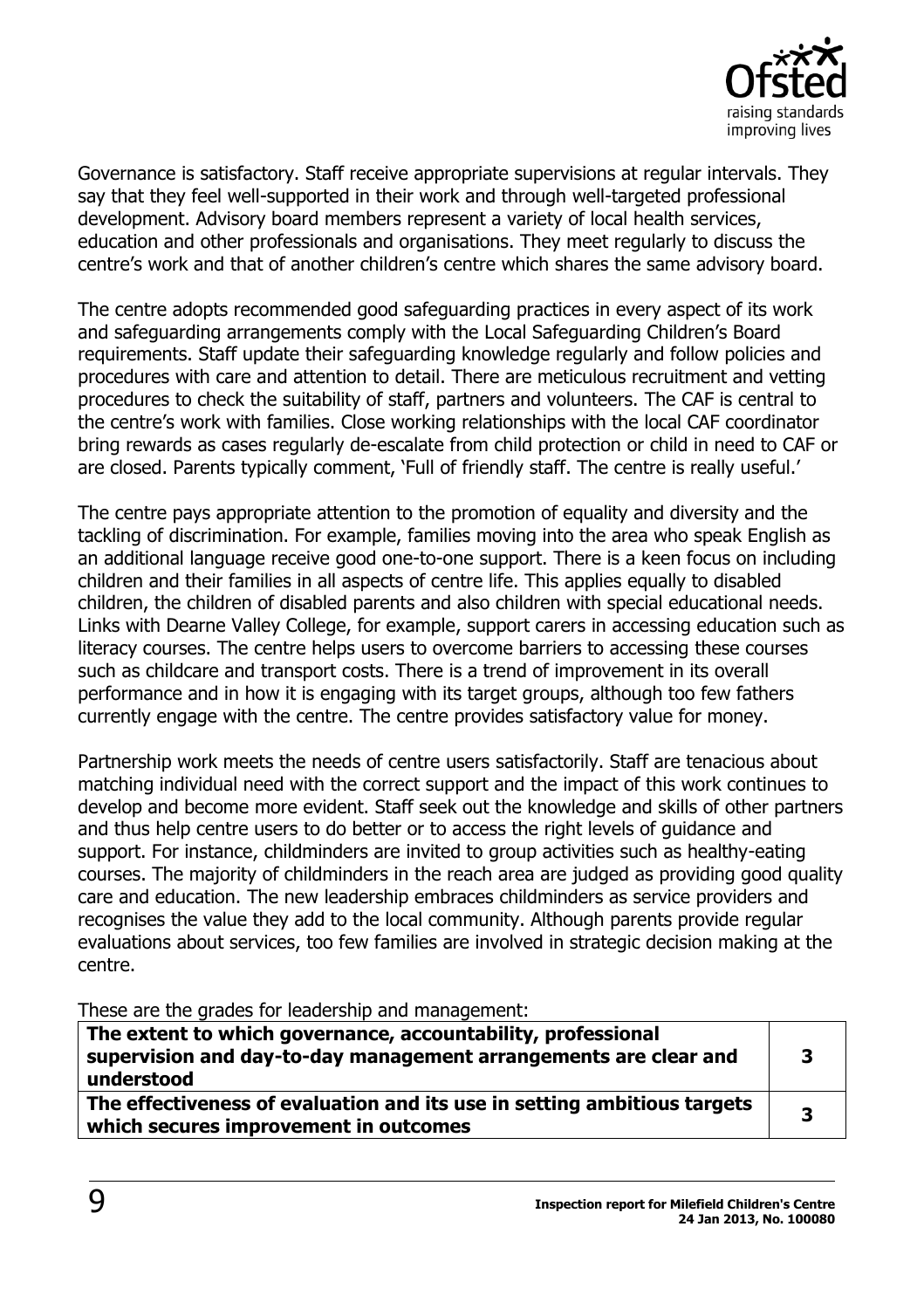

| The extent to which resources are used and managed efficiently and<br>effectively to meet the needs of families, including those in target<br>groups                    | З |
|-------------------------------------------------------------------------------------------------------------------------------------------------------------------------|---|
| The extent to which equality is promoted and diversity celebrated,<br>illegal or unlawful discrimination is tackled and the centre fulfils its<br>statutory duties      | 3 |
| The effectiveness of the centre's policy, procedures and work with key<br>agencies in safeguarding children and, where applicable, vulnerable<br>adults                 |   |
| The extent to which partnerships with other agencies ensure the<br>integrated delivery of the range of services provided by the centre to<br>meet its core purpose      | З |
| The extent to which the centre supports and encourages families in the<br>reach area to engage with services and uses their views to develop the<br>range of provision. |   |

## **Any other information used to inform the judgements made during this inspection**

The recent inspection report for Milefield Children's Centre nursery provision helped to inform judgements for this inspection.

Any complaints about the inspection or the report should be made following the procedures set out in the quidance *Complaining about inspections*, which is available from our website: www.ofsted.gov.uk. If you would like us to send you a copy of the guidance, please telephone 0300 123 1231, or email [enquiries@ofsted.gov.uk.](mailto:%20enquiries@ofsted.gov.uk)

## **Summary for centre users**

We inspected the Milefield Children's Centre on 24 and 25 January 2013. We judged the centre as satisfactory overall.

Our thanks go to all of you who met or spoke with us during the inspection. We appreciate the time you spent telling us of your experiences at Milefield Children's Centre.

We judged that the centre has particular strengths in its procedures to safeguard you and your children, in the levels of care, guidance and support they offer and generally in how they help you and your children to feel safe and act in safety-conscious ways.

You are learning to live healthier lifestyles and particularly appreciate the 'Cook and Eat' sessions. Some of you explained how they help you to learn more about cooking healthy meals for your children and also gave you more confidence during weaning. Breastfeeding supporters work with you to help more of you to breastfeed.